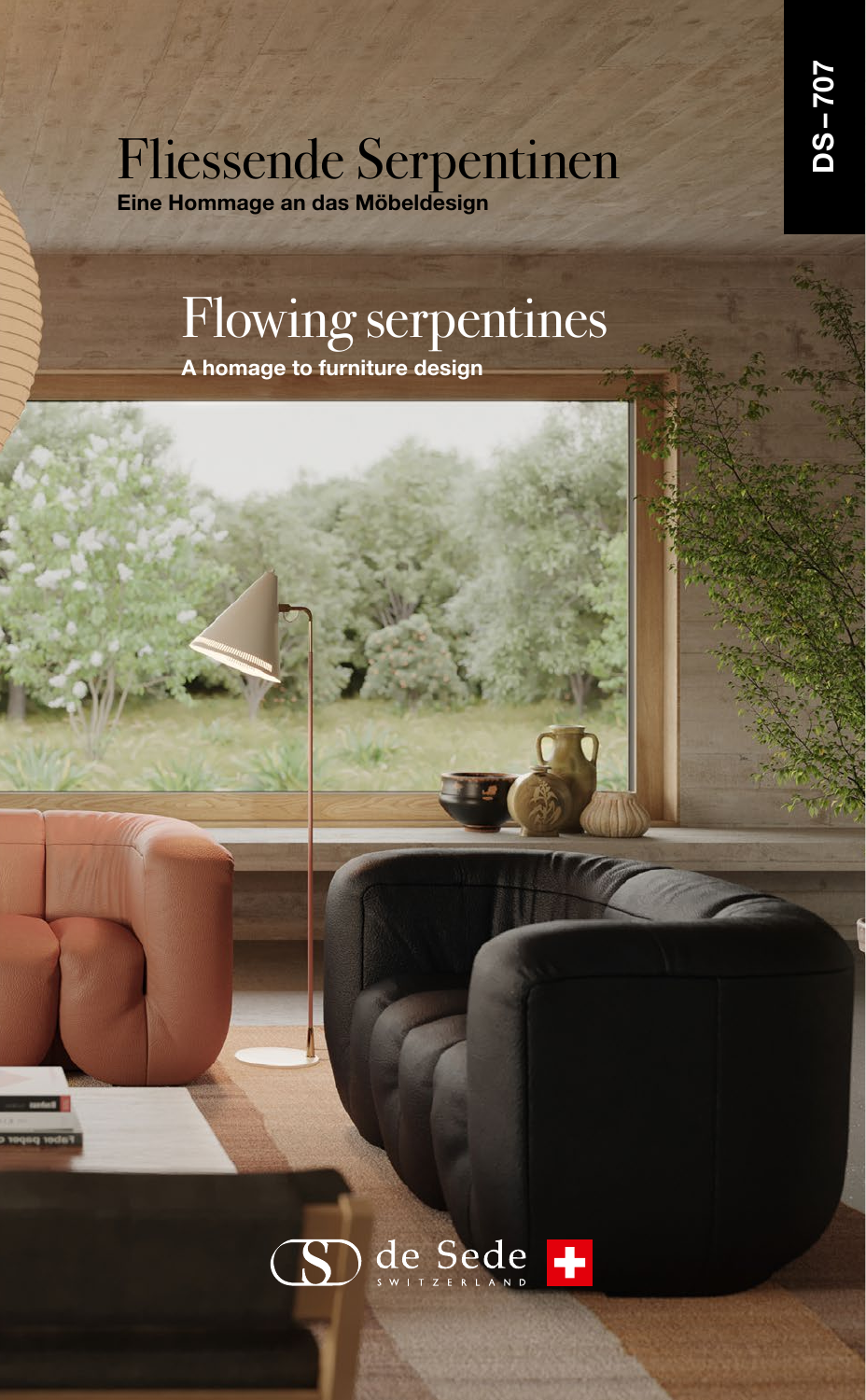# Zeitgemässe Ästhetik in einer Skulptur vereint Zeitgemäss<br>in einer Ski

## Contemporary aesthetics combined in one sculpture

*—*

*—* Wo der Sankt-Lorenz-Strom Montreal serpentinenartig umfliesst, erhebt sich auf einer kleinen Landzunge ein vom Baustil des Brutalismus geprägter Wohnhauskomplex – das berühmte Habitat 67. Anlässlich der Expo 67 vom Architekten Moshe Safdie entworfen, zieren 354 stufenförmig angeordnete Betonquader einen Teil der facettenreichen Skyline Montreals. Unweit dieser einprägsamen Silhouette wuchs Philippe Malouin auf, der sich zeitlebens von diesen Formen des Brutalismus inspirieren lässt.

Nachdem Malouin von de Sede den Anruf erhalten hatte und erste Ideen ausgetauscht waren, wurde dem Designer weitgehend freie Hand gelassen und Malouin startete seine Arbeit «by making things». Einfach Draufloszeichnen, Schneiden oder gar Falten von verschiedenen Materialien gehören zur Entstehung der neuen Skulptur DS-707. Philippe Malouin experimentierte für die Schweizer Manufaktur mit «folding foam» – das Ergebnis: ein modulares Sofasystem mit einer traditionellen und doch zeitgemässen Ästhetik. Von den schwungvollen Serpentinen der Flussläufe getragen, entstand im Londoner Atelier nahe der Themse die Idee zu einer formverschmelzenden Skulptur. Das Meisterwerk DS-707 ist eine Hommage an klassische de Sede Designs und wurde für die Zukunft geschaffen.

Where the St. Lawrence River Montreal flows in a serpentine pattern, a residential complex marked by the architectural style of brutalism rises up on a small headland – the famous Habitat 67. 354 concrete blocks arranged in a stepped pattern adorn a part of Montreal's multifaceted skyline, designed by architect Moshe Safdie for Expo 67. Not far from this memorable silhouette grew up Philippe Malouin, who was inspired by these forms of brutalism throughout his life.

After Malouin received the call from de Sede and initial ideas were exchanged, the designer was largely given a free hand and Malouin started his work "by making things". Simply drawing, cutting or even folding different materials are part of the creation of the new sculpture DS-707. Philippe Malouin experimented with folding foam for the Swiss manufacturer - the result: a modular sofa system with a traditional yet contemporary aesthetic. Carried by the sweeping serpentines of the river, the idea for a sculpture that fuses into one form was born in the London studio near the Thames. The masterpiece DS-707 is a homage to classic de Sede designs and was created for the future.

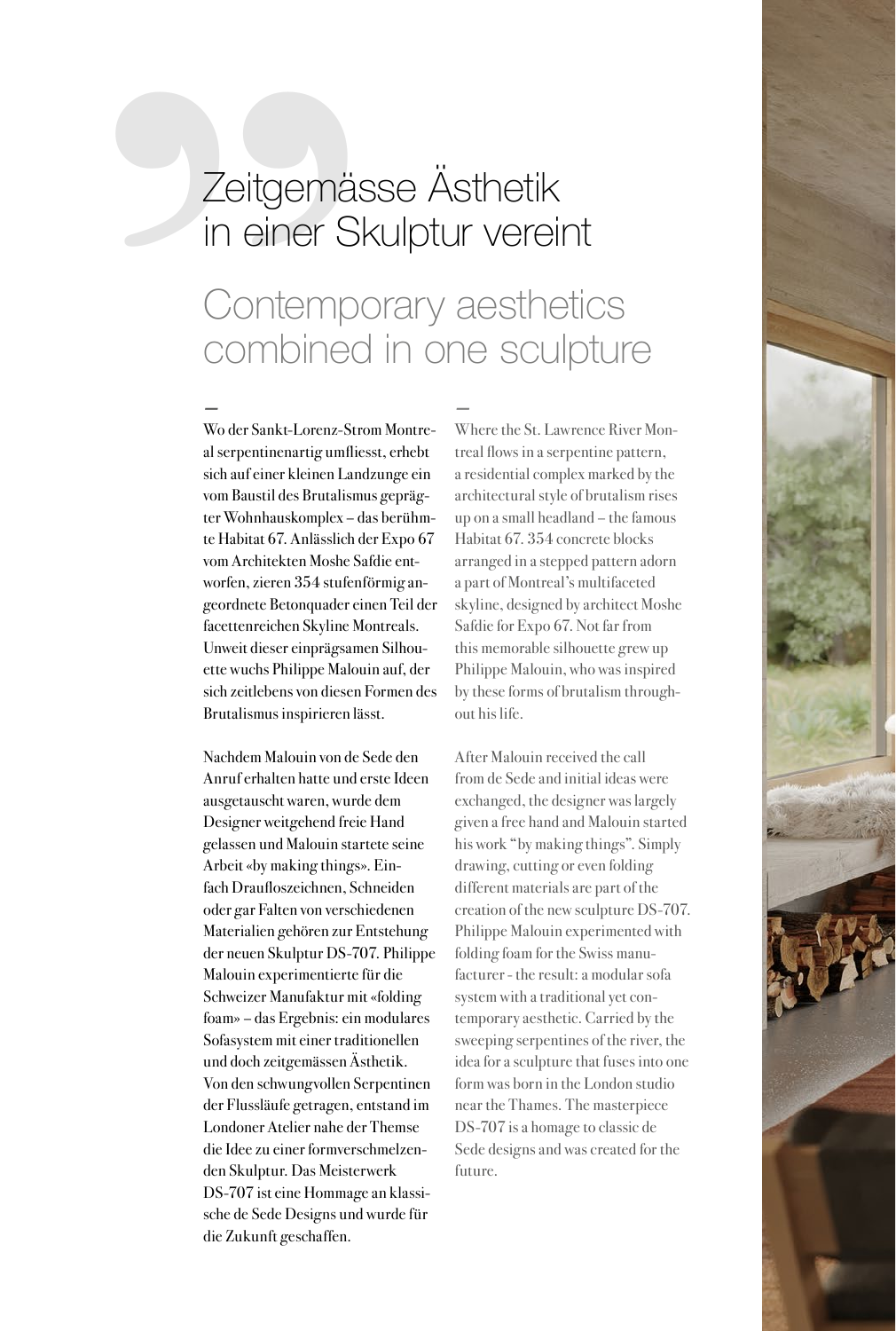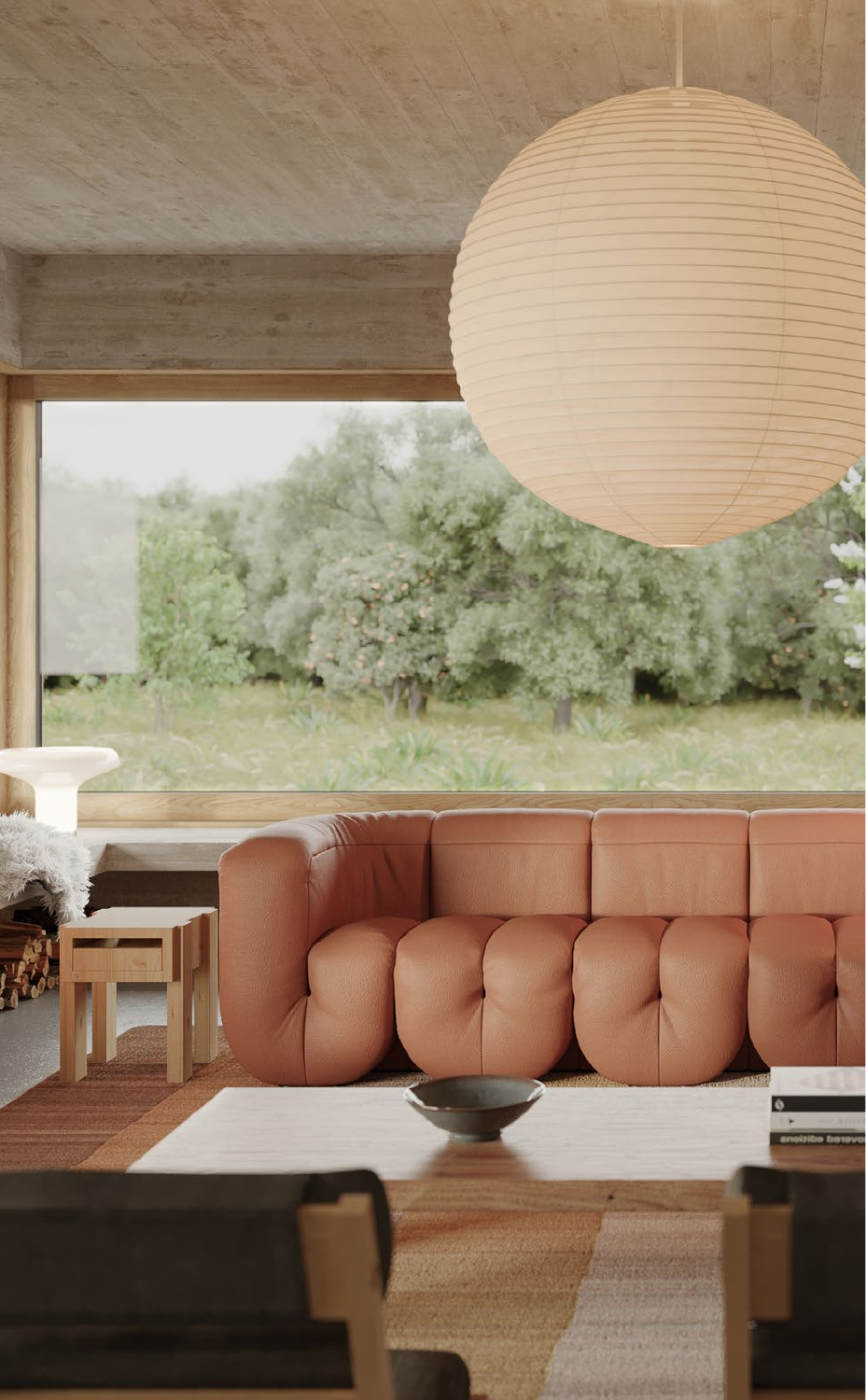## DS-707



#### **Visuelle Formvollendung**

Das DS-707 ist die moderne Komposition aus handverarbeitetem Leder und zeitgemässem Design. Die fliessenden, weichen Übergänge verbinden die postmoderne Ära des Schweizer Möbeldesigns mit den klaren, offenen Strukturen des Brutalismus, die für den Designer Philippe Malouin inspirierend waren.

Erhältlich als gemütlicher Sessel oder als modulares, unendlich lang kombinierbares Sofa, ist das DS-707 jene visuelle Formvollendung, die jedem Raum ein einzigartiges Highlight schenkt.

Die im Stil des Brutalismus entworfene Skulptur, die den widerspenstigen Ursprung moderner Ästhetik rezitiert und sich der nachhaltigen Nutzung der Materialien verschreibt, gibt es nun auch mit einem Eckelement, das die kraftvolle Silhouette des Ledermöbels zusätzlich akzentuiert und weitere fliessende Raumdesigns ermöglicht.

#### **Visual perfection of form**

The DS-707 is the modern composition of handmade leather and contemporary design. The flowing, soft transitions combine the postmodern era of Swiss furniture design with the clear, open structures of brutalism that inspired designer Philippe Malouin.

Available as a comfortable armchair or as a modular sofa that can be combined in infinite ways, the DS-707 is the visual perfection of form that gives every room a unique highlight.

Designed in the style of brutalism, recounting the unruly origins of modern esthetics and dedicated to the sustainable use of materials, this sculpture is now also available with a corner element that additionally accentuates the powerful silhouette of this leather furniture and permits additional, flowing interior designs.









[interview](https://www.youtube.com/watch?v=lpgqIqbX1eA)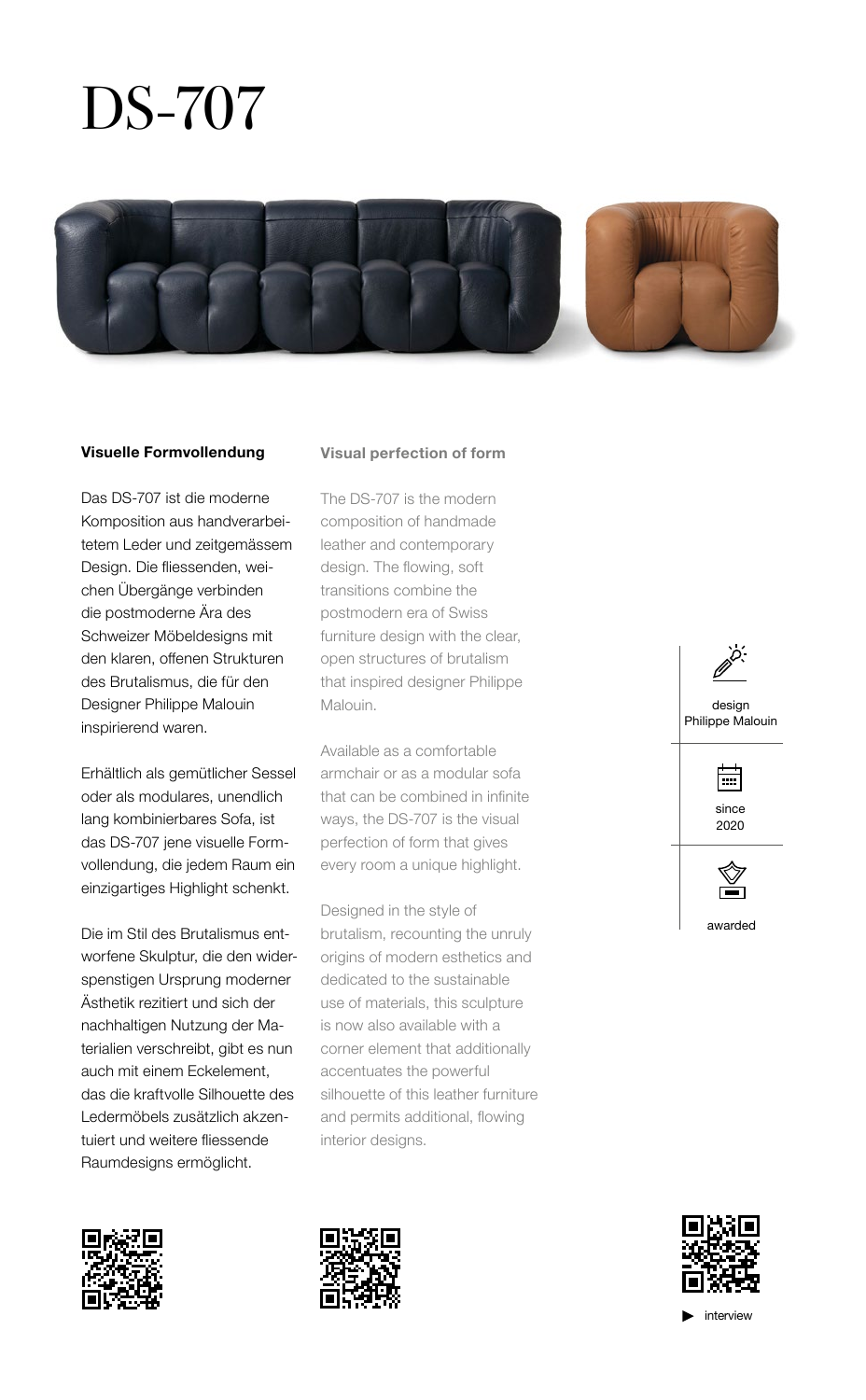### **DS-707 Masse / Measurements**